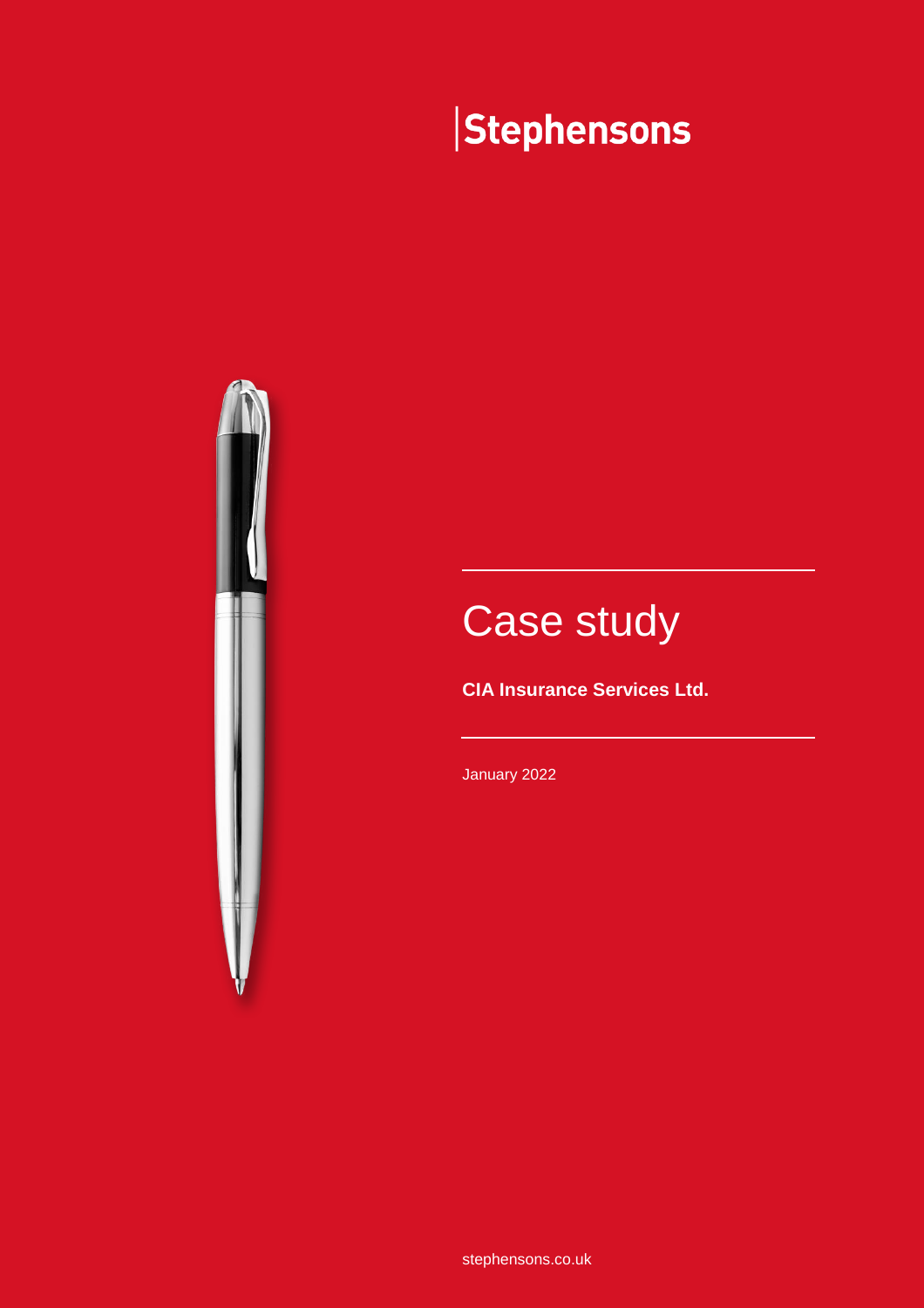### The brief

For over twenty years, CIA Insurance Services Ltd (CIA), has built a reputation as one of the leading landlord insurance brokers in the UK. From its headquarters in Rugby, Warwickshire, CIA helps protect over 200,000 landlord customers across the country, offering comprehensive insurance for a wide variety of tenant and property types.

In ever changing times, CIA recognised that its landlord customers wanted added peace of mind and a more straightforward way to overcome legal hurdles as and when they arise. To do this, CIA required a legal partner and turned to Stephensons for support.

#### What we did

Working closely with the team at CIA, Stephensons began with the roll out of a 24/7 legal helpline for CIAs customers, offering practical advice and initial legal guidance for any legal matter, not just those relating to tenants or properties within the landlord's portfolio.

The helpline was designed to walk the landlord through their legal options, outline their legal rights and obligations as well as advising them on the appropriate next steps, which could involve hiring the assistance of a specialist lawyer at Stephensons.

The helpline is offered to all CIAs landlord customers for a small additional fee when taking out a policy.

With the legal helpline continuing to perform strongly with excellent customer feedback, Stephensons approached CIA to explore the option of adding a separate landlord legal expenses product that landlords could take out for each individual property. This comprehensive product provides the same 24/7 access to the legal helpline, but with the added benefit of £50,000 legal expenses cover which would support landlords with issues such as the repossession of a property, rent recovery, property damage and much more.

The legal expenses product was designed in close consultation with CIA and with the use of Stephensons' unrivalled data and trend analysis tools. That 360-degree insight and understanding of the CIA customer, allowed for the creation of a bespoke product that met the exact needs and wants of the landlords it protects.

Many other products in this space include a host of features and benefits that customers simply never use or need, the Stephensons legal expenses policy was engineered to make sure CIA's customers received maximum benefit for just a small additional fee each month.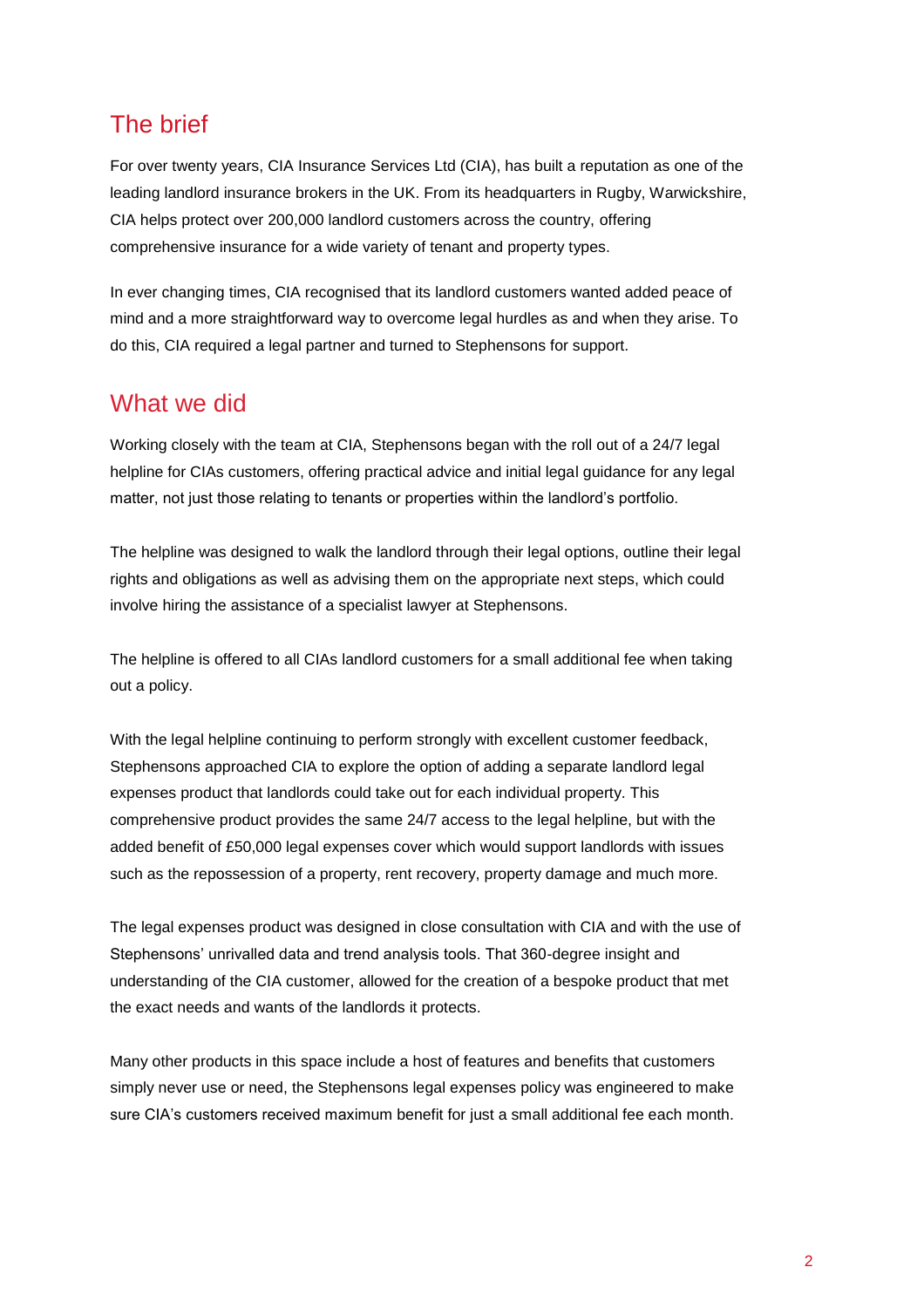#### The results

In 2021, 109,000 out of 206,000 customers had taken out one of the two products offered by CIA and Stephensons. Of those, 60% are taking out the legal protection policy and 40% are using the legal helpline. By offering landlords the choice between two simple products, CIAs customers are empowered to select the support best suited to their needs and provides a clear value proposition.

This has undoubtedly benefited conversion rates. Conversion on both products has reached a high of 54.4% and continues to rise, whilst the renewal rate is also incredibly strong. Combined, CIA is selling on average just over 9,000 new sales and renewals every month resulting in approximately £500,000 worth of revenue for CIA over a 12-month period.

Speaking on the experience of working with Stephensons, Richard Wayman, Finance General Manager at CIA said:

"From the very start, the relationship with Stephensons has been excellent. It was important for us to find a legal partner with the experience and expertise to support our customers with whatever legal challenge may come their way and the feedback from our landlords has been overwhelmingly positive.

That feedback is paramount, the last thing we want, or need, is to upset the customers we have – the retention of that business is crucial and is what keeps the business going so whatever ancillary products we are adding to our portfolio we must ensure that they are adding value and making the customer experience with CIA that much better, rather than losing them at renewal.

The team at Stephensons are very hands on, always coming to us with loads of ideas about how we take things forward. It's very rare, as insurers, that you get a relationship like this, it is normally full of complications that need ironing out – that has never been the case with Stephensons."